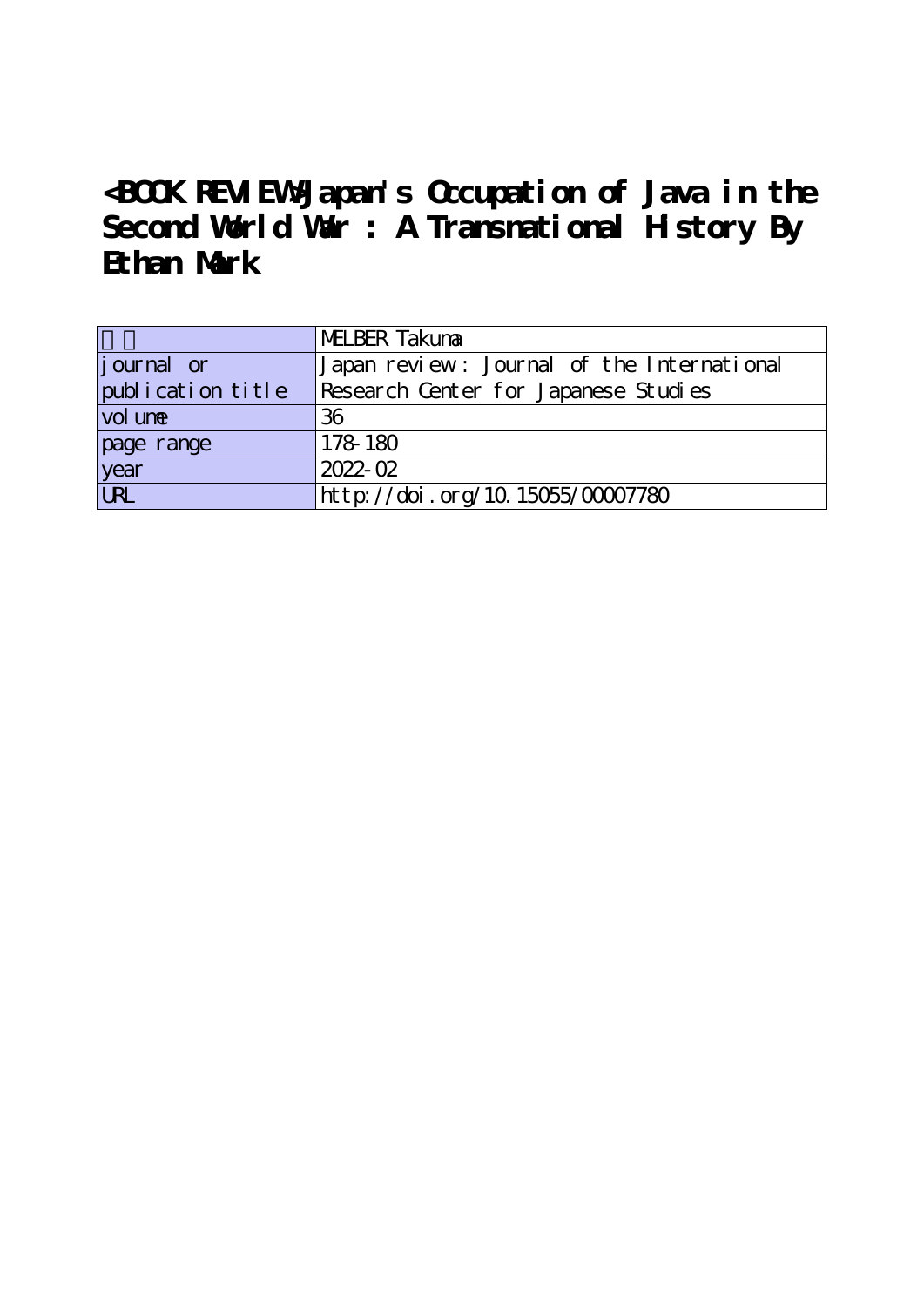## **Book Review**

*Japan's Occupation of Java in the Second World War: A Transnational History*

**By Ethan Mark**

Bloomsbury Academic, 2018 xii + 386 pages.

**Reviewed by Takuma MELBER**



In spring 1942, only a few months after the Japanese attack on Pearl Harbor, the "opening shot" of the Asia-Pacific War (1941–1945), the empire of Japan started occupying much of Southeast Asia. As in its other occupied territories, the Japanese installed a propaganda squad (*Jawa sendenhan*) on the island of Java hoping to win the hearts and minds of the Indonesian population and convince Indonesians of the virtue of Japan's official war aim, the "liberation of Asia" from Western subjugation. "Asia for the Asians" and the establishment of a "Greater East-Asia Co-Prosperity Sphere" (*Daitōa kyōeiken*) were just two catch phrases of Japanese wartime propaganda.

In the propaganda squad, which accompanied the invading Japanese Sixteenth Army, were so-called *bunkajin*. These "men of culture" (p. 6), a mixture of Japanese artists, philosophers, writers, flmmakers and other intellectuals, remained with the Sixteenth Army on Java for a little less than four years, with the aim of producing cultural propaganda for the Indonesian masses.

This study by Ethan Mark, historian of modern Japanese and Indonesian history at Leiden University, focuses mainly on the Japanese-Indonesian encounter: namely, the exchange of ideas between the aforementioned *bunkajin* and Indonesian political and national leaders. Among the latter were prominent fgures such as the founding fathers of the Indonesian nation: Sukarno, the frst president of an independent Indonesia after the war, and his vice-president, Mohammad Hatta, who cooperated and collaborated during the war with the Japanese occupying power. The fact is that Indonesian politicians and students cherished the hope that Japan, as some kind of "Asian big brother," would help Indonesians cast off the yoke of Dutch rule, and fulfil their dream of becoming an independent Indonesian nation.

*Japan's Occupation of Java in the Second World War* offers an analysis of Japanese wartime propaganda, of the strategy behind it, and of Indonesian reactions to it. The author shows how the ignorant and brutal behavior of the Japanese towards the Indonesians gradually undermined their optimism and their hopes. Even if some Japanese had an honest desire to liberate Asian nations, the occupation policy was all in all subordinate to the primacy of the military and military-strategic war aims. Ethan Mark argues that the Japanese considered the island of Java, its population and raw materials, as nothing more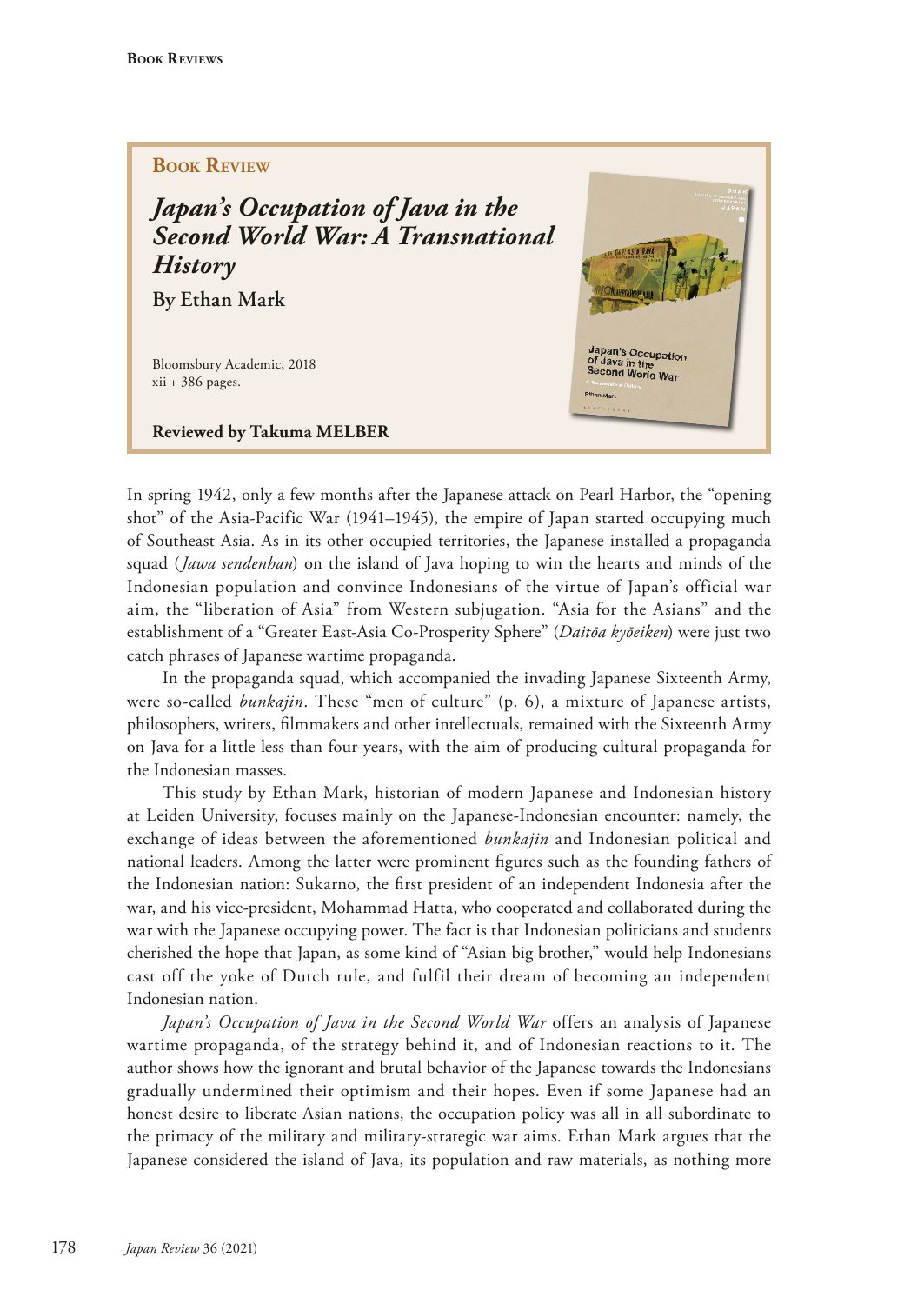than a resource for war and exploitation. It was only when Japan's defeat was clearly in sight—mainly as a consequence of the Battle of Midway—that Indonesian ambitions for national independence were promoted and began to gather steam. It is well-known that Japan's occupation led eventually, after Japan's surrender, to an independent Indonesian nation. Unfortunately, Mark does not sufficiently elaborate the legacy of the particular Japanese-Indonesian wartime encounter which he is describing in his book.

Mark's study covers the frst months of the Japanese-Indonesian wartime relationship in a satisfactory and concise manner, but leaves just fifty pages to discuss the "turning point," the time from late 1943 to the war's end (pp. 241–292). This gives his study a lack of chronological balance. At the same time, and in contrast to other experts in the feld, Mark does not avoid consideration of the ferce contestation within China. This reviewer shares with Mark his conviction that the ignorance and brutality which the Japanese displayed in Java had their roots in the war theater of the Second Sino-Japanese War (pp. 11–23). Furthermore, Mark skillfully sidesteps the pitfall of over-determination. He does not overstress Eurocentrism/Western-centrism, orientalism, or nation-centrism, and he avoids the dangers of black-and-white-narration.

This book claims to be a "transnational history," but its treatment of the fate of Allied soldiers who became POWs and forced laborers of the Japanese empire, and of the fate of civilians, women, and children, falls short. The author also fails to address the "prisoners' camp," which existed on Java. Furthermore, he treats the story of indigenous forced laborers (*rōmusha*) in less than ffteen pages. This is inadequate in both length and depth. After all, thousands of *rōmusha* were transported to other Japanese occupied territories, for example the Malay Peninsula and Singapore, and their presence places the history of occupied Java into a real transregional framework. Of course, the book meets the requirements of a "transnational history," but perhaps it is ultimately more "binational" in its exclusive focus on the Japanese-Indonesian relationship. The author missed a trick to exploit the story to its full potential.

Moreover, Ethan Mark fails to provide his readers with a sufficiently clear understanding of Japan's occupation politics, methods, and structures in Southeast Asia. For whatever reason, he shies from seeing the bigger picture. He does not sufficiently embed his case study in the overall history of Southeast Asia under Japanese rule. His study really needed to point to similarities, to draw parallels, and to show differences between the example of Java and other Japanese-occupied Southeast Asian territories. The Pan-Asian dream of an independent "Indonesian empire," for example, circulated in the neighboring Malayan Peninsula as well, but Mark does not mention it.<sup>1</sup> One remaining unanswered question for readers unfamiliar with the topic is: To what extent was the occupation of Java unique within occupied Southeast Asia?

The fact that Mark's study remains mainly on the micro level does not mean that it is of little importance—far from it. Mark's book is without doubt a very well researched and detailed study based on English, Japanese, Indonesian, and Dutch primary and secondary sources. It is a welcome contribution to academic research on World War II, and helps to sharpen the overall picture of Southeast Asia under the rising sun. This monograph is recommended reading for experts on Pan-Asianism or Southeast Asia under the Japanese

<sup>1</sup> Melber 2017, pp. 242–251.